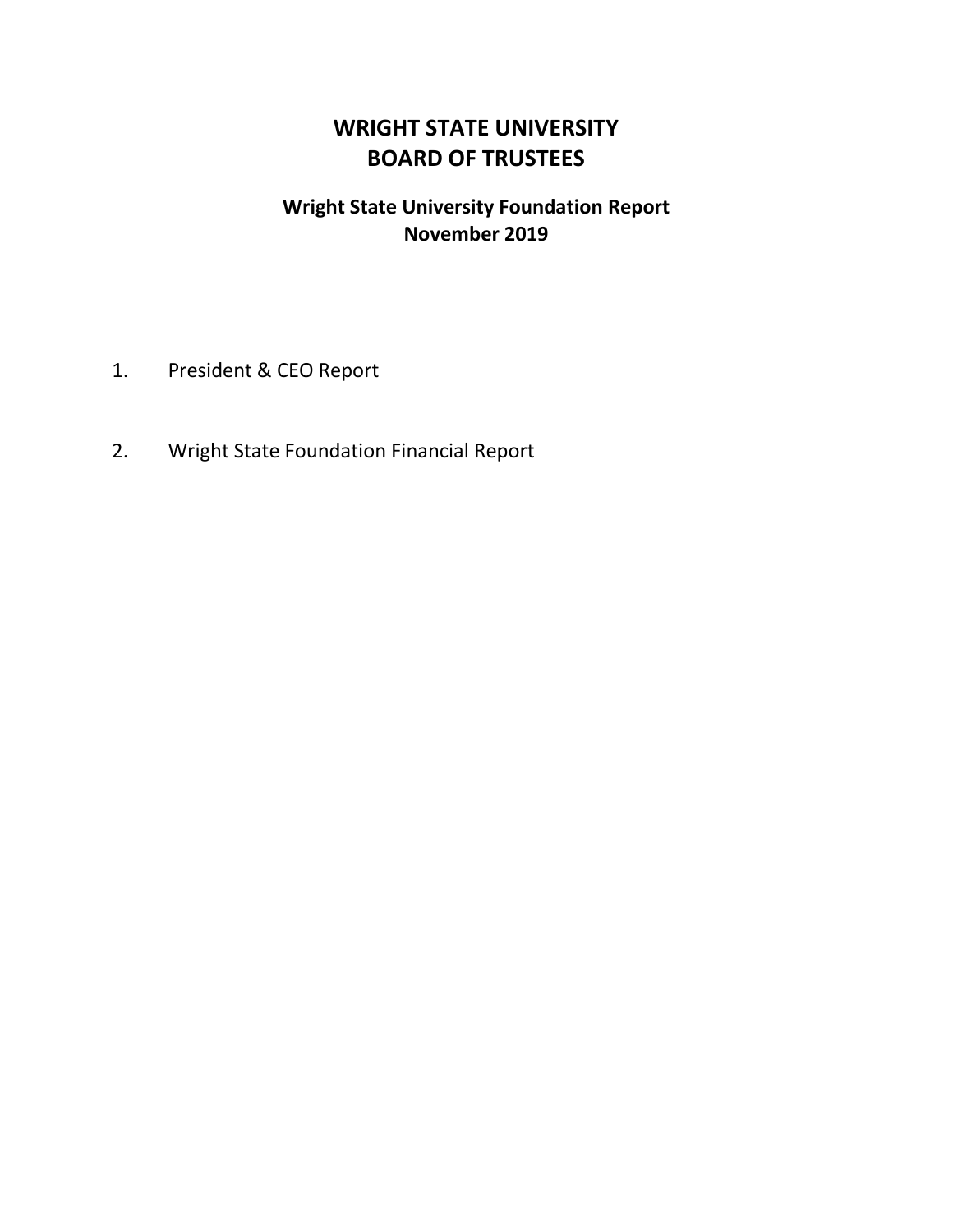## **Wright State University Foundation President & CEO Report**

The Foundation successfully completed the search for a President & CEO. R. Scott Rash was hired as the first Foundation President & CEO and started his employment on 9/30/19.

Immediate objectives being pursued by the Foundation include but are not limited to:

- Foundation Board Trustee recruiting
- Venture/Equity Fund purchase from the University
- Foundation building 2<sup>nd</sup> floor usage plan
- Foundation Strategic Planning
- Transition plan for University Advancement staff to Foundation
- Evaluating alternative income strategies
- Foundation branding
- Affiliation Agreement with the University

In October and November, 2019, the Foundation engaged in the following activities:

- Completed its fall cycle of committee and full board meetings
- Welcomed its first class of emeritus trustees
	- o Ron Amos
	- o Eric Bigler
	- o Michael Di Flora
	- o Joe Gruenberg
	- o Jeff Lightner
	- o Randy Phillips
	- o Bill Pohlman
	- o Malte vonMatthiessen
- Purchased table sponsorships for the following events:
	- o National Philanthropy Day
	- o WSU College of Nursing Cameos of Caring
	- o *Dayton Business Journal* Business of the Year Awards
	- o Dayton Literary Peace Prize
	- o Clothes That Work Fashioning Futures
	- o Kettering Medical Center Foundation Ribbon of Hope
	- o Raider Tip-Off Premiere
	- o Dayton Defense Educational Foundation Charity Gala
	- o Presidents Club of Dayton Citizen Legion of Honor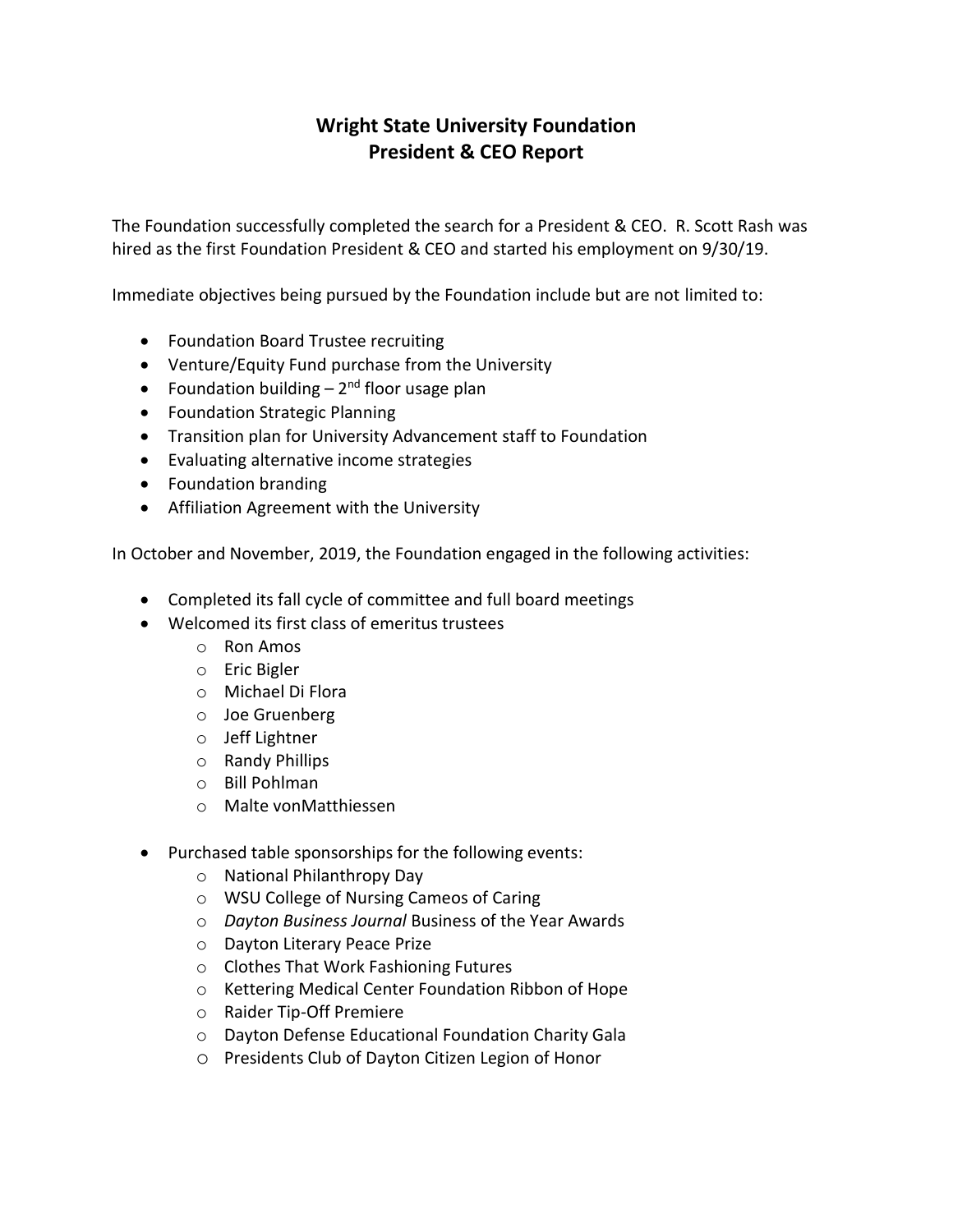### **Wright State University Foundation Financial Report November 2019**

At its October meeting, the Foundation Board received and approved the fiscal year 2019 audit report submitted by its external audit firm, BKD CPAs & Advisors. The audit of our financial statements resulted in a clean opinion with no material weaknesses or significant deficiencies in internal controls observed.

The Foundation's endowment portfolio has experienced mixed results throughout the first quarter of the fiscal year, which continued into October. Overall, the portfolio has generated net positive earnings of \$1.4 million. This translates into a return rate of +1.6% thus far. The portfolio ended October valued at \$90.5 million.

Declining concerns about trade wars and generally positive economic news have driven returns in the first four months of FY20. With only a couple of exceptions in the alternative space, all assets provided positive returns for the period. Global equity (including U.S. stocks) have provided the highest returns so far at +3.6%, followed closely by U.S. equites which returned a positive 3.2%. Within the U.S. equity space, our managed volatility fund has returned nearly 4.0% and our passive large cap investment has returned 3.6%. Fixed income investments produced returns of 1.8% for the period led by core fixed income returns of 2.8%. Alternative investments showed mixed results, with a slight loss in total. Our hedge fund investment and latest vintage private equity fund both provided positive returns of 3.7% and 4.0%, respectively. However, the earlier vintage private equity fund and our energy debt fund have experienced losses of -4.1% and -10.4%, respectively, for the year. Our October 31<sup>st</sup> one-, three-, five-, and ten-year net returns for the endowment portfolio were 7.5%, 7.6%, 5.1%, and 7.4%, respectively.

The Foundation's current endowment portfolio composition, including target allocations, actual allocations, and market values, as of October 31, 2019, is presented below:

| <b>Asset Class</b>    | <b>Target Allocation</b> | <b>Actual Allocation</b> | <b>Market Value</b><br>October 31, 2019 |
|-----------------------|--------------------------|--------------------------|-----------------------------------------|
| <b>Equity</b>         | 52%                      | 54%                      | \$49,011,645                            |
| <b>Fixed income</b>   | 28%                      | 28%                      | 25,348,495                              |
| <b>Hedge funds</b>    | 8%                       | 8%                       | 7,207,364                               |
| <b>Private equity</b> | 8%                       | 6%                       | 5,645,705                               |
| <b>Energy debt</b>    | 4%                       | 4%                       | 3,305,007                               |
| Cash & equivalents    | 0%                       | 0%                       | -0-                                     |
| <b>Totals</b>         | 100%                     | 100%                     | \$90,518,216                            |

### **Endowment Portfolio Composition**